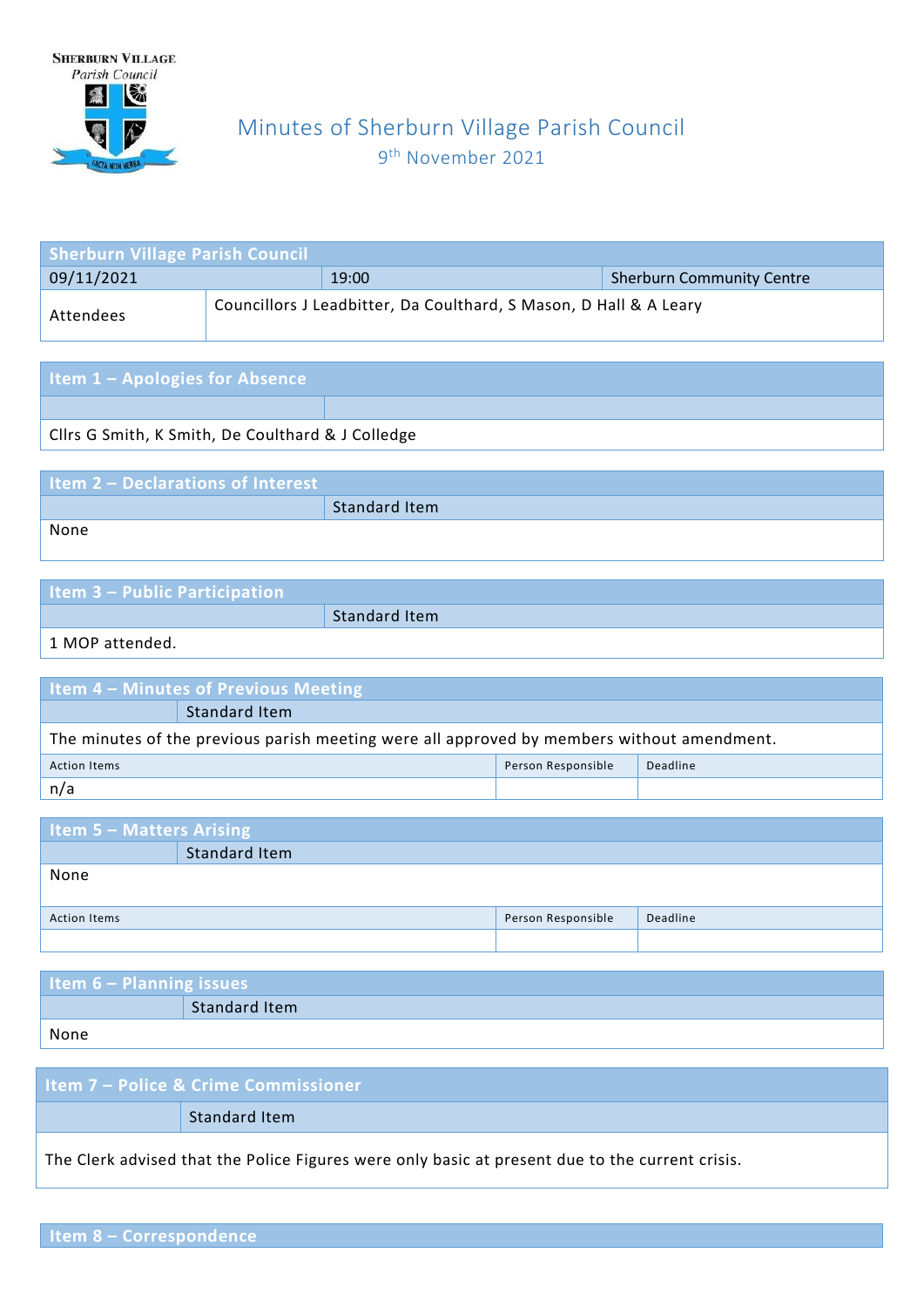| <b>Standard Item</b> |  |  |
|----------------------|--|--|
|----------------------|--|--|

Memorials – approved

Defra – Clerk advised of the plans by DEFRA to amend grave sizes.

Cemetery – PG has emailed regarding some work which may need to be done over the next 6 months within the cemetery.

| Action Items                | Person Responsible | Deadline |
|-----------------------------|--------------------|----------|
| Memorials - Advise approval | Clerk              |          |
|                             |                    |          |

# **Item 9 – Financial Matters**

Standard Item

The clerk presented the financial report which was discussed and approved and asked for any information which could be included into the budget for 2022/23 by 1/12/21. Suggestions regarding cemetery paths, allotment fences, memorial testing & possible reduction of the number of hanging baskets. Action Items Person Responsible Deadline

## **Item 10 – Remembrance Service**

The Clerk that advised that the Order of Service had been given to JL and an additional 30 had been requested. An offer by Sgt Kell to do the catering after the Service at the Community Centre had been received and accepted. JL will put out the Edith Cavell Banner. JL & De C have spoken to the vicar about leading the service with the Salvation Army playing. Da C will set up at the memorial from 9.30am. JL has the wreaths and the Community Centre will invoice the Parish Council for there's. ML has replaced the box which was taken and the Parish Council thanks him.

| Action Items                        | Person Responsible | Deadline |
|-------------------------------------|--------------------|----------|
| <b>Additional Order of Services</b> | Clerk              |          |

## **Item 11 – Defibrillator**

This has now been sorted and installed. The additional cost of the box has been applied for through CC Kellett. Other funding will be applied for in the new year.

| Action Items | Person Responsible | Deadline |
|--------------|--------------------|----------|
|              |                    |          |

#### **Item 12 – Recruitment of the new Clerk**

The Clerk presented the applications which had been received and after a discussion three applicants were selected to be invited for interviews which will take place on15th Nov. An interview panel was selected. They will report back to the full Parish their recommendations at the December meeting.

| <b>Action Items</b>                  | Person Responsible | Deadline |
|--------------------------------------|--------------------|----------|
| Selected Interviewees to be invited. | Clerk              |          |
|                                      |                    |          |

#### **Item 13 – Christmas Tree Blessing & Lighting**

The Clerk advised the tree had been ordered and was due to be set up prior to the 4th December. The vicar will do the blessing. JL asked the councillors to attend and AG +1 will help with the raffle tickets for the selection boxes. Da & De C will get these. Signs need to be put up re allergens in sweets advising that it is parental responsibility to check.